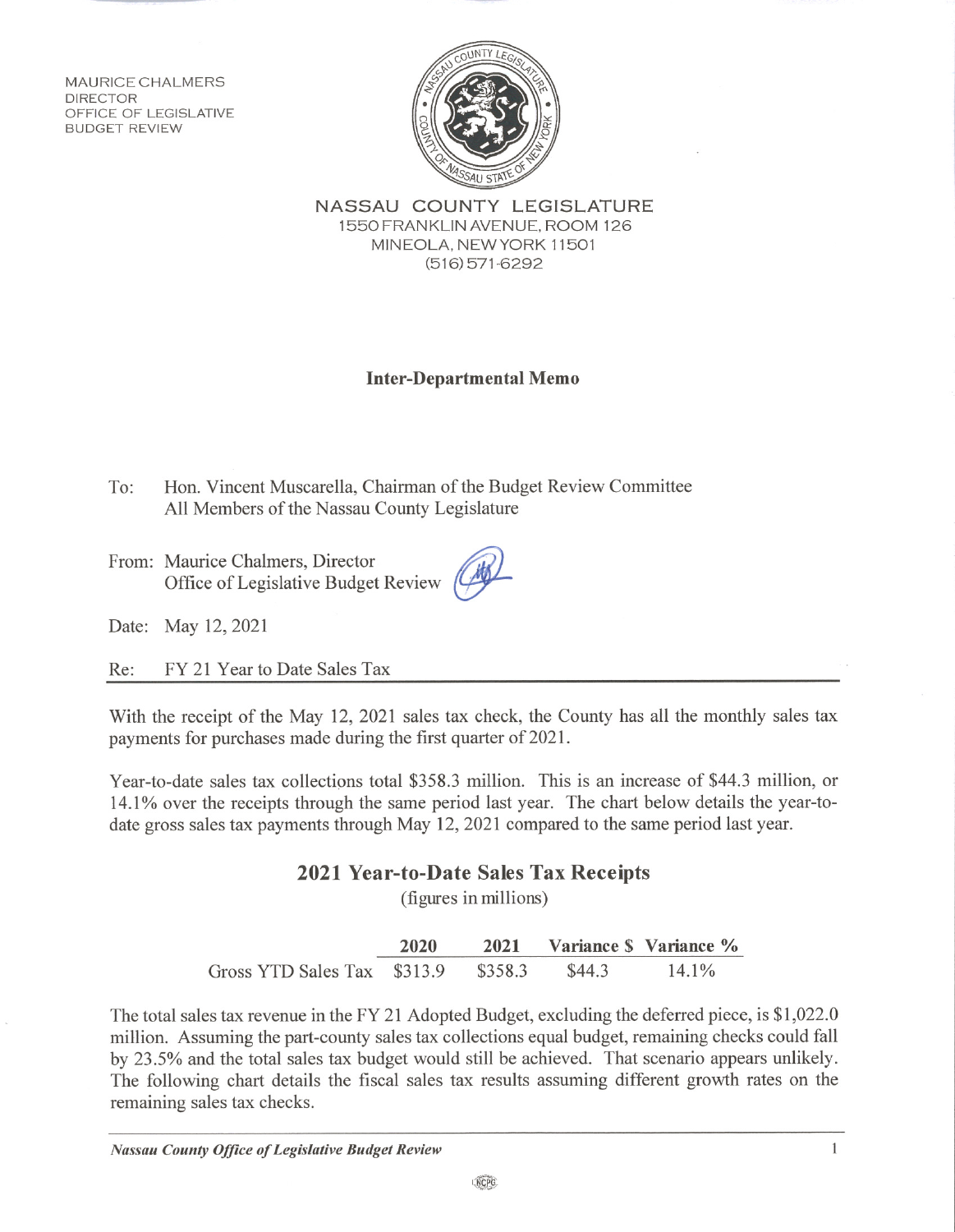| <b>Remaining Growth</b> | <b>Result</b> |
|-------------------------|---------------|
| $-5.0\%$                | \$160.6       |
| $0.0\%$                 | \$204.0       |
| 5.0%                    | \$247.4       |
| 7.0%                    | \$264.7       |

Sales tax is the largest revenue source for the County and when COVID-19 impacted these revenues, from the second quarter to the end of FY 20, alarm bells went off and it was explained to the Legislature that having the Nassau Interim Finance Authority (NIFA) refinance/restructure debt would be an offset to the lost revenue and allow the County to recover. The refinance, from a policy perspective, front loaded the savings from the transaction in the first three years with significant costs to happen past that timeframe. Many different amortizations were available for the transaction; however, it has been explained that the final deal structure was chosen to provide the most relief to the County as it recovers from COVID-19.

Sales tax began recovering towards the end of FY 20 and continues to show positive momentum. The first quarter FY 21 robust growth is especially significant since the prior year base values reflect pre-COVID-19 shutdown levels. Future quarters are expected to record stronger growth since they will be compared to the lower COVID-19 shutdown level. In fact, the latest check which shows the EFT for April 1, 2021 to April 22, 2021 purchases, indicates an EFT increase of 21.2% from the same EFT last year.

Looking forward, Moody's Economy.com is currently forecasting 8.8% Gross County Product (GCP) growth for the Nassau County economy in 2021. The chart below details **Moody's** current Nassau County economic forecast.

| 2021 to 2025 Nassau County Economic Forecast<br><b>Projected Annual Growth Rates*</b> |           |          |          |             |          |  |  |
|---------------------------------------------------------------------------------------|-----------|----------|----------|-------------|----------|--|--|
|                                                                                       | 2021      | 2022     | 2023     | 2024        | 2025     |  |  |
| <b>GCP</b>                                                                            | 8.8%      | 6.9%     | 2.4%     | 2.9%        | 2.6%     |  |  |
| <b>Personal Income</b>                                                                | 1.9%      | 2.5%     | 3.8%     | <b>3.7%</b> | 3.4%     |  |  |
| Employed                                                                              | 4.1%      | 3.2%     | 1.5%     | 0.9%        | 0.3%     |  |  |
| <b>Unemployed</b>                                                                     | $-33.3%$  | $-24.6%$ | $-3.7\%$ | 1.7%        | 2.8%     |  |  |
| Unemployment %                                                                        | 5.6%      | 4.1%     | 3.9%     | 4.0%        | 4.1%     |  |  |
| <b>Non Farm Jobs</b>                                                                  | 4.6%      | 5.3%     | 2.3%     | 1.1%        | 0.4%     |  |  |
| New Mortgages                                                                         | 20.1%     | $-7.2\%$ | 6.4%     | $-1.1\%$    | 2.7%     |  |  |
| <b>Mrt Refinances</b>                                                                 | $-52.0\%$ | $-31.6%$ | $-36.5%$ | $-41.1%$    | $-25.5%$ |  |  |
| <b>Retail Sales</b>                                                                   | 13.0%     | 3.3%     | 1.3%     | 1.0%        | 1.5%     |  |  |
| <b>Median Home Sale Price</b>                                                         | 14.5%     | 5.4%     | 3.6%     | 1.9%        | 1.5%     |  |  |
| Regional CPI                                                                          | 1.8%      | 3.3%     | 3.3%     | 3.1%        | 3.1%     |  |  |
| *Unemployment % Details Annual Average                                                |           |          |          |             |          |  |  |
| Source: Moody's Economy.com                                                           |           |          |          |             |          |  |  |

Combining Moody's current Nassau County economic forecast with several national economic forecasts, results in an average economic growth rate of 7.0% for 2021 and at that rate, the sales tax surplus would be \$264.7 million.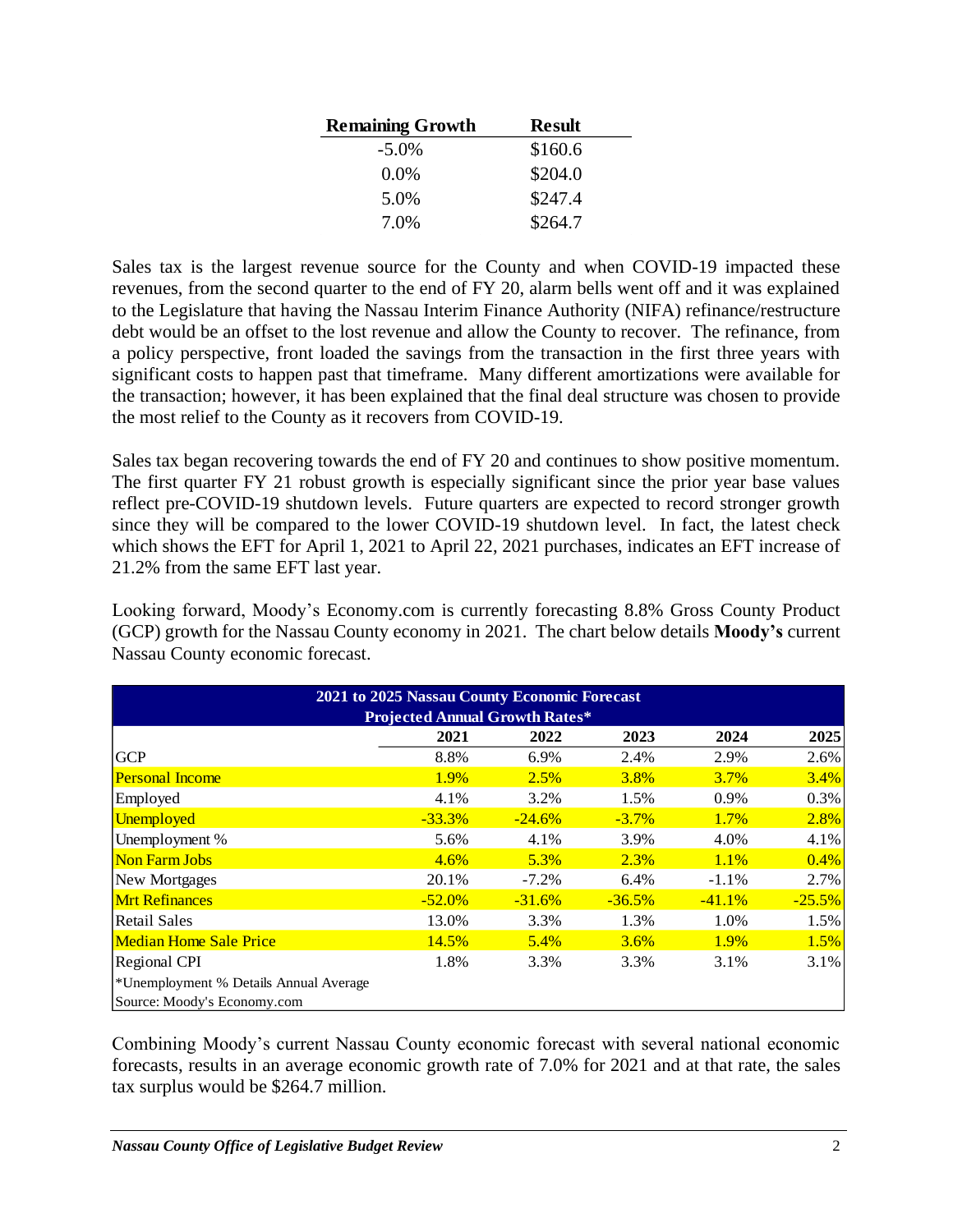| <b>Current Real US GDP 2021 Forecasts, April / May 2021</b> |         |         |      |  |  |  |
|-------------------------------------------------------------|---------|---------|------|--|--|--|
|                                                             | 2021    | 2022    | 2023 |  |  |  |
| Fannie Mae                                                  | 6.8%    | 3.0%    |      |  |  |  |
| Mrt Bkers Assn.                                             | 6.5%    | 2.5%    | 1.5% |  |  |  |
| <b>Conferenc Board</b>                                      | 6.0%    | 3.5%    |      |  |  |  |
| Moody's, GCP                                                | 8.8%    | 6.9%    | 2.4% |  |  |  |
| Average                                                     | $7.0\%$ | $4.0\%$ | 1.9% |  |  |  |

Currently, the Administration is projecting that the County will only meet the sales tax budget, despite the budget being \$159.7 million less than the prior year unaudited actual and current collections being 14.1% above the same time period in FY 20. The Administration should take into account the current actuals and trends in projecting a more realistic number; albeit economic conditions may require adjustments. The following chart shows that assuming a 5% growth, below the current average economic forecast, on all remaining checks, the County will achieve a \$247.4 million sales tax surplus.

| 2021 Recurring County Sales Tax Collections, Budget and Projections, in millions |               |                   |                  |               |  |  |
|----------------------------------------------------------------------------------|---------------|-------------------|------------------|---------------|--|--|
|                                                                                  | Modfied       | <b>March 2021</b> | 5% Growth        | Variance 5%   |  |  |
|                                                                                  | <b>Budget</b> | <b>OMB</b>        | <b>Remaining</b> | Growth vs.    |  |  |
|                                                                                  |               | Projection        |                  | <b>Budget</b> |  |  |
| <b>Recurring Sales Tax Total</b>                                                 | 1,022.0       | 1,022.0           | 1,269.3          | 247.4         |  |  |

It should be mentioned that last year, the Legislature and Administration agreed to the creation of a Special Revenue Fund which restricts how surplus County sales tax revenues may be used. The local law included the following language regarding the creation and permissible uses of the special revenue fund monies.

"A Special Revenue Fund is hereby established, to commence concurrently with the 2021 budget, to which all sales tax revenues collected by the County that are in excess of the adopted 2021 Nassau County budget shall be deposited and to which any budgeted funds in any budget line that become surplus as a result of the receipt of federal aid to address the COVID-19 pandemic shall be deposited."

"The use of this Special Revenue Fund will be to fully or partially fund tax certiorari settlements and judgments, principal and interest payments on debt issued in 2021 or later to pay tax certiorari settlements and judgments, claims against the County by the Nassau Health Care Corporation, claims relating the Fair Labor Standards Act, to fund expenses due to the loss of budgeted state aid, and to pay for unbudgeted COVID-19 response costs in the event that no federal COVID-19 assistance funds remain available to pay for such costs, and shall be restricted for any other purpose."

The creation of the fund was birthed from a lack of confidence in the numbers that were being projected for the FY 20 sales tax and the FY 21 Budget coupled with the recognition that there was still a risk to the economy. In addition, it has since been announced that the County will get approximately \$385.0 million (1/2 in FY 21 and the other half in FY 22) in federal aid which added